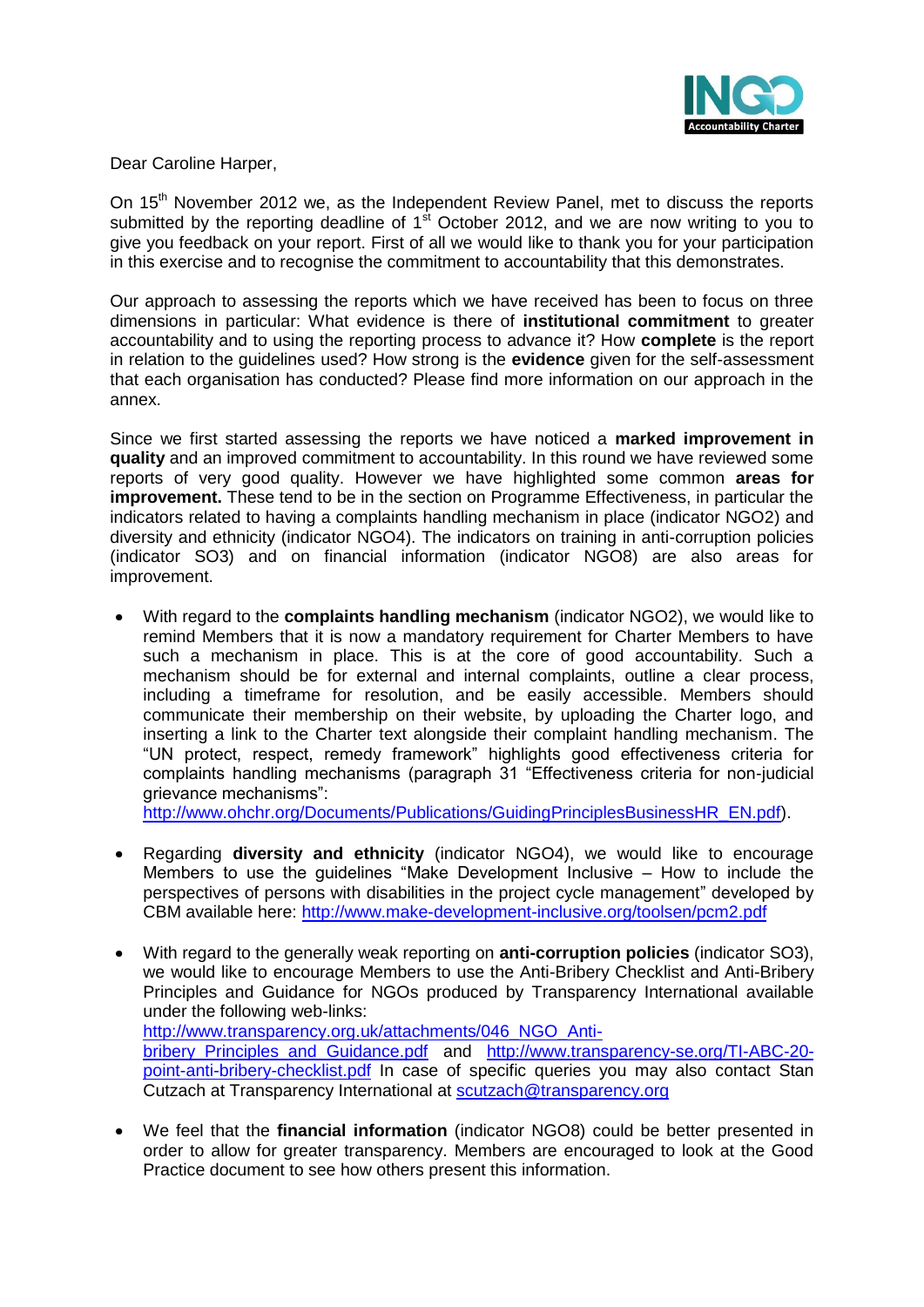

- In many reports Members just noted that they have the relevant policies in place but we  $\bullet$ feel that **more examples** of the policies in practice would be useful. Only when it is supported by evidence does the policy come to life and its usefulness can then be assessed. Members are encouraged to give selective examples where relevant, and to give evidence from evaluations where available.
- We value **succinctness and accessibility**. In some reports access to relevant  $\bullet$ information is made difficult by a lot of immaterial information being given at the same time. Please try and include only essential information.

We understand that it is a challenge for global organisations to report on many national entities, and would encourage them to provide in their report an explanation as to how their **global accountability standards** are upheld at a national level and, if they are not, how they tackle this issue.

We welcome it when organisations make commitments for the future and identify areas for improvement. As an example, we would like to congratulate Oxfam GB for the table included at the beginning of their report showing their **accountability objectives** and the progress made so far. Individual development plans will help push organisational development towards improved accountability in a more systematic way.

To ensure a greater link between the **Charter commitments** and GRI reporting (focussing on transparency) we would like to emphasise our support for the Charter Board decision that all future reports should have a clear link between the Charter principles and the reported actions. We would like to praise Sightsavers for doing so in their first report.

Please note that as a Panel we feel that part of our role is to encourage organisational improvement. To that end we are enclosing, for your information, some examples of what we believe to be **Good Practice** in responding to some individual indicators, based on the GRI framework. This document consists of examples from all reports reviewed thus far. We would like to encourage you to look at this document as we feel this will be a good learning exercise for all Members to learn from each other.

#### *Organisation-specific feedback to Sightsavers*

The report is good in particular for a first report. It is **comprehensive**, well articulated, and gives a very good sense about what your organisation does. The level of **evidence** is good and the report includes good examples of the involvement of beneficiaries and achievement of programme effectiveness. It is positive that the opening statement shows good **institutional commitment** to accountability and for improvement.

Your organisation has made the commitment to provide more information on gender and diversity (indicator NGO4) and on the composition of governing body (indicator LA10); we therefore look forward to reading more about this in your next report. The information on your complaints handling mechanism for external complaints could be more complete (indicator NGO2).

We see your answers on the following components as **Good Practice** for other organisations (see "Good practice on GRI Reporting IV" attached to this letter):

- 1.1: Statement from the most senior decision-maker of the organization about the *relevance of sustainability to the organization and its strategy*
	- The assessment of the past year, and the priorities for next year are well described.
- *2.2: Primary activities. Indicate how these activities relate to the organization's mission and primary strategic goal*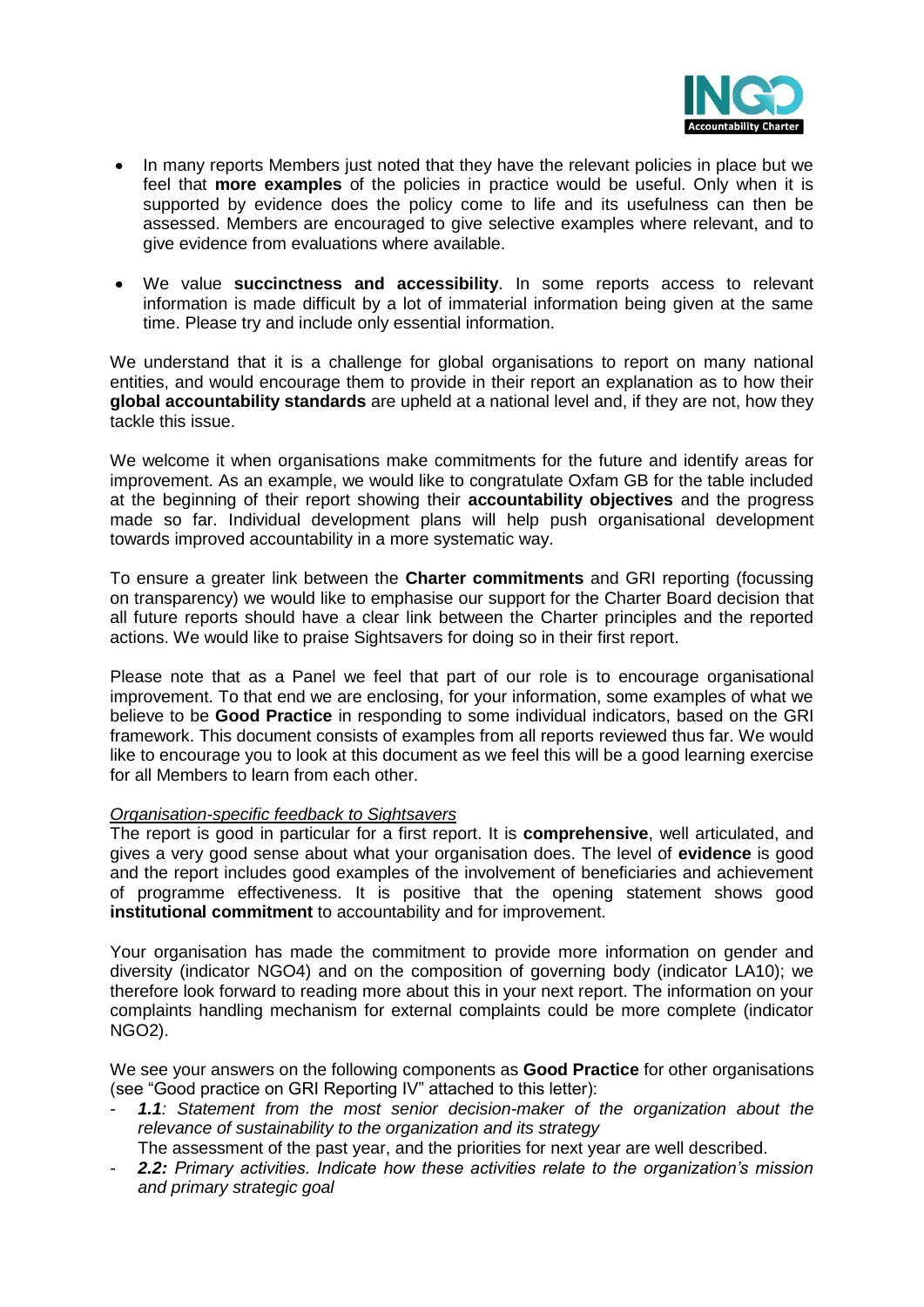

Your organisation's primary activities are clearly described and linked to the overall vision and mission. The 'SIM (Strategy, Implementation and Monitoring) card' is useful. However this section could be more succinct.

- *4.1: Governance structure of the organization, including committees under the highest governance body responsible for specific tasks, such as setting strategy or organizational oversight*

The fact that your organisation has a Remuneration committee and an induction for its Board is very positive.

- *NGO5: Processes to formulate, communicate, implement, and change advocacy positions and public awareness campaigns*

The answer is detailed and good examples of corrective actions taken are provided.

- *NGO6: Processes to take into account and coordinate with the activities of other actors* The answer is detailed and provides a good explanation as to how your organisation arrives at the bigger picture and where its contribution is the most useful.

#### - *Charter Principles*

It is positive that your organisation included a table showing where the Charter Principles are referred to in the report.

Our intention is that this letter, and any response that you may wish to provide, should be made publicly available on the Charter website, along with your organisation's report. You can find the reports that were previously reviewed on the Charter website under the section Charter Members/Member Reports. However, should there be errors of fact in the feedback above or in the more detailed note below on conformity with the reporting framework, we would of course wish to correct these before publication.

Should you have any comments we would appreciate a response by 15 January 2013.

Yours sincerely,

Sanet E. Hunt 200' Neran a L

Janet Hunt Wambui Kimathi Richard Manning Gavin Neath Tony Tujan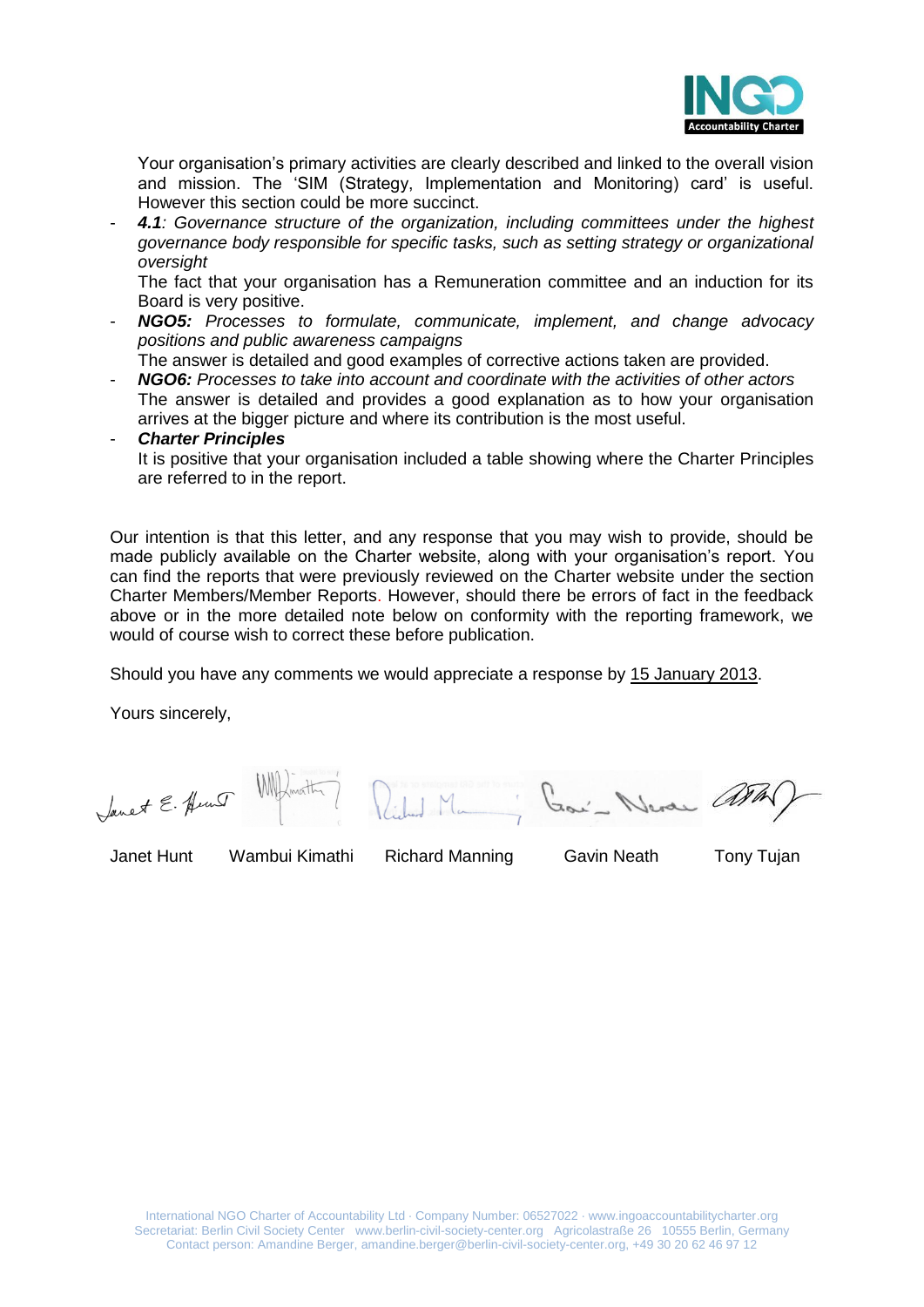

*Annex 1 –* The Independent Review Panel's approach to assessing reports

On **completeness**, we acknowledge the demanding nature of many GRI requirements and recognise that not all of them are as material as others. In particular for smaller organisations, some requirements may be overly demanding. Nevertheless they give good guidance and we have attached a note that goes through the shortfalls against the reporting template in detail. In addition we have highlighted areas where we felt, in particular, that your organisation could improve as well as other areas which we considered as strengths in your report.

On **evidence**, we looked in particular for references not only to relevant policy documents, but also to examples where the self-assessment was supported by specific action (for example, drawn from operational activities, whether successful or unsuccessful). It is important for us to see that the accountability commitments that you made when signing the Charter, lead to informed corrective action and ultimately improve the quality of your work.

On **institutional commitment**, we looked for evidence of top-level ownership of the report (for example in the opening statement signed by the Chief Executive) backed by examples in the report; evidence of using the report as a means of identifying areas of relative strengths and weaknesses in the organisation (as opposed to a box-ticking exercise); and evidence of a systematic concern with accountability, including recognition of areas for further work. We encourage organisations to highlight the corrective actions they take, and appreciate when they are open about their failures and make clear commitments for the future. We would hope that progress in such areas would be highlighted in future reports.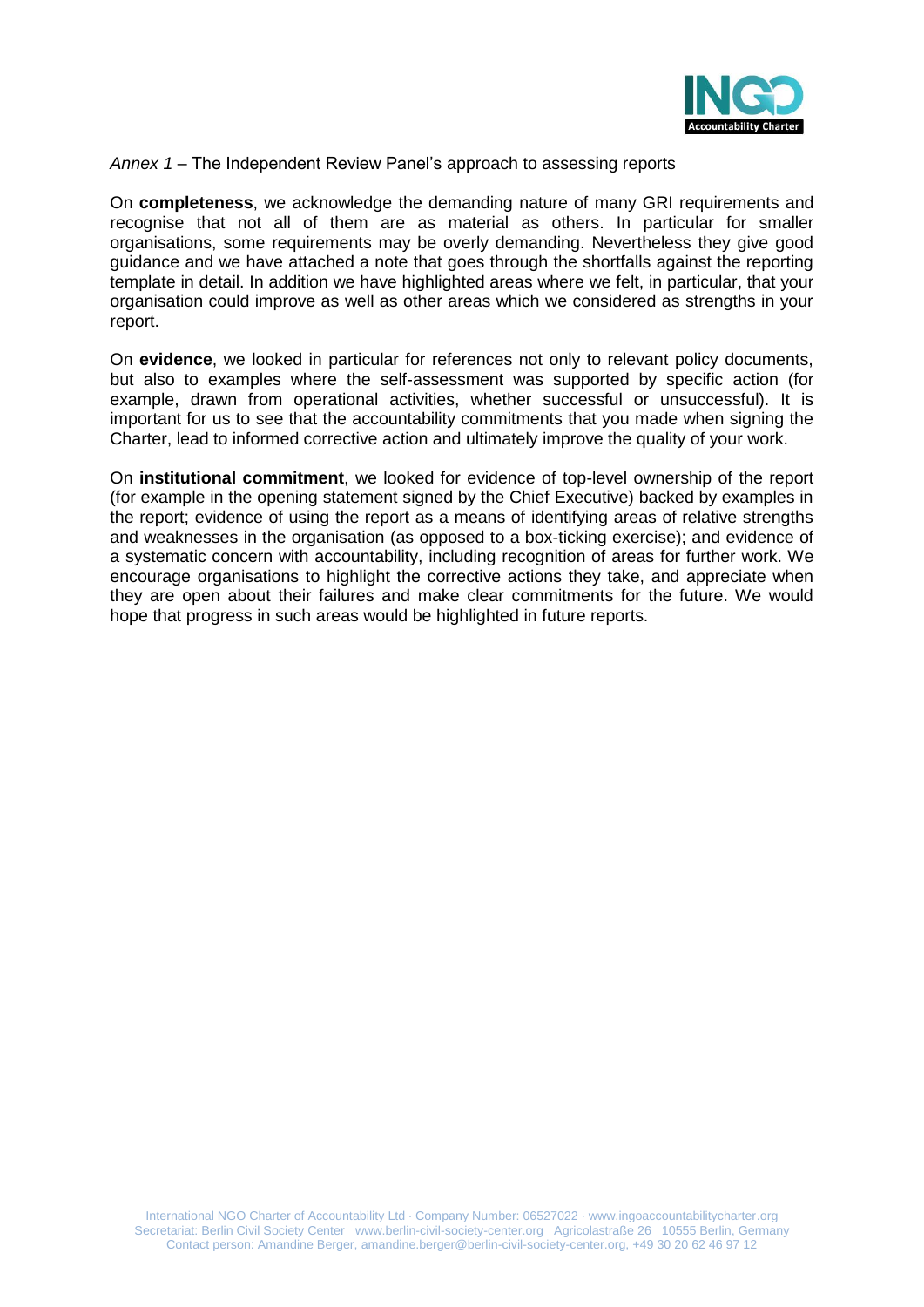

# **2 nd Review Round 2012 Note on Accountability Report**

| Organisation:     | Sightsavers        |
|-------------------|--------------------|
| Reporting period: | Calendar year 2011 |

What GRI reporting level did the organisation report on?

|   | R |
|---|---|
| I |   |

Did the Secretariat contact the organisation for further information before forwarding the report to the panel?

|  |  | Yes |  |
|--|--|-----|--|
|  |  | N٥  |  |

Comment: -

## **COMMENTS ON THE INFORMATION PROVIDED IN THE REPORT**

#### **Profile Disclosures (recommended 28)**

Number of Profile Disclosures the organisation reports on in total: 28 Number of the recommended Profile Disclosures the organisation reports on: 28 Number of additional Profile Disclosures the organisation reports on: 0

| <b>Profile</b>           | <b>Comments</b>                                                                   |  |
|--------------------------|-----------------------------------------------------------------------------------|--|
|                          | <b>Strategy and Analysis</b>                                                      |  |
| $1.1*$                   | Fully addressed                                                                   |  |
|                          | Good Practice: The assessment of the past year, and the priorities for next       |  |
|                          | year are well described.                                                          |  |
|                          | <b>Organisational Profile</b>                                                     |  |
| $2.1*$                   | Fully addressed                                                                   |  |
| $2.2*$                   | Fully addressed                                                                   |  |
|                          | Good Practice: The organisation's primary activities are clearly described and    |  |
|                          | linked to the overall vision and mission. 'SIM (Strategy, Implementation and      |  |
|                          | Monitoring) card' is useful. However this section could be more succinct.         |  |
| $2.\overline{3^{*}}$     | Fully addressed                                                                   |  |
| $2.4*$                   | Fully addressed                                                                   |  |
| $2.5*$                   | Fully addressed                                                                   |  |
| $2.6*$                   | Fully addressed                                                                   |  |
| $2.7*$                   | Fully addressed                                                                   |  |
| $2.8*$                   | Partially addressed                                                               |  |
|                          | The report does not include information on the number of members and/or           |  |
|                          | supporters. More information on the scope/ scale of the organisation's activities |  |
|                          | could be included (such as number of projects or beneficiaries).                  |  |
| $2.9*$                   | Fully addressed                                                                   |  |
| $2.10*$                  | Fully addressed                                                                   |  |
| <b>Report Parameters</b> |                                                                                   |  |
| $3.1*$                   | Fully addressed                                                                   |  |
| $3.2*$                   | Fully addressed                                                                   |  |
| $3.3*$                   | Fully addressed                                                                   |  |
| $3.4*$                   | Fully addressed                                                                   |  |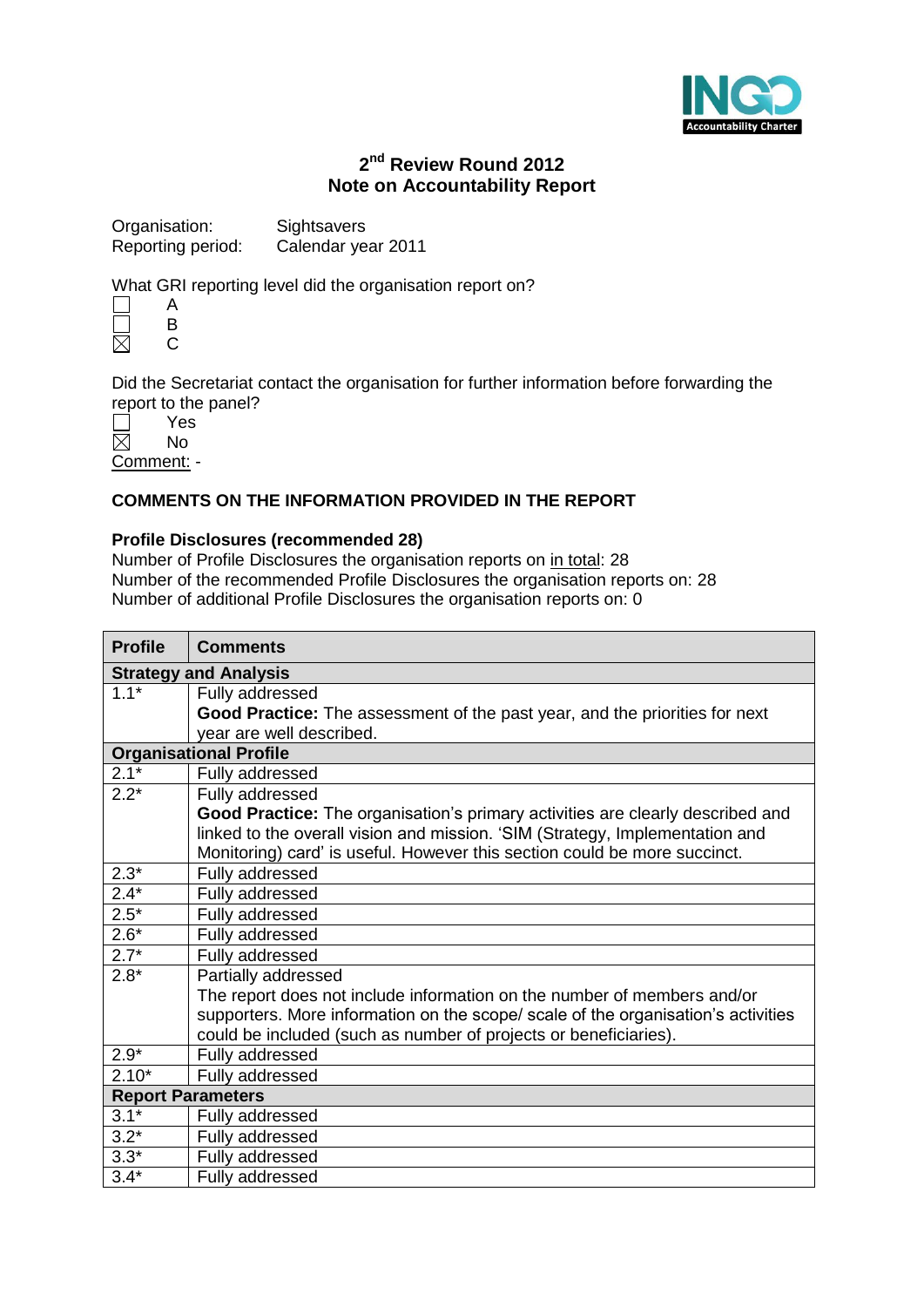

| $3.5*$                                         | Fully addressed                                                                 |
|------------------------------------------------|---------------------------------------------------------------------------------|
| $3.6*$                                         | Fully addressed                                                                 |
|                                                | The information provided under the majority of components relates to the entire |
|                                                | organisation, but under a few components the information was not available for  |
|                                                | the entire movement.                                                            |
| $3.7*$                                         | Fully addressed                                                                 |
| $3.8*$                                         | Fully addressed                                                                 |
| $3.10*$                                        | Fully addressed                                                                 |
| $3.11*$                                        | Fully addressed                                                                 |
| $3.12*$                                        | Not applicable                                                                  |
| <b>Governance, Commitments, and Engagement</b> |                                                                                 |
| $4.1*$                                         | Fully addressed                                                                 |
|                                                | Good Practice: The fact that the organisation has a Remuneration committee      |
|                                                | and an induction for its Board is very positive.                                |
| $4.2*$                                         | Fully addressed                                                                 |
| $4.3*$                                         | Fully addressed                                                                 |
| $4.4*$                                         | Fully addressed                                                                 |
| $4.14*$                                        | Fully addressed                                                                 |
| $4.15*$                                        | Fully addressed                                                                 |
|                                                | The organisation is encouraged to provide a link to the Corporate Engagement    |
|                                                | Policy                                                                          |

\*: Recommended Profile Disclosures

## **Performance Indicators (recommended 18)**

Number of performance indicators the organisation reports on in total: 18 Number of the 18 recommended performance indicators the organisation reports on: 18 Number of additional performance indicators the organisation reports on: 0

|                    | <b>Indicators   Comments</b>                                                                                                                                                                                                                               |
|--------------------|------------------------------------------------------------------------------------------------------------------------------------------------------------------------------------------------------------------------------------------------------------|
|                    | <b>Program Effectiveness</b>                                                                                                                                                                                                                               |
| NGO <sub>1</sub> * | Partially addressed<br>The report includes clear information on the process for the involvement of<br>stakeholders and the initiatives which will be put in place. Examples of how the                                                                     |
|                    | feedback affects the decision making process or reshapes policies would be<br>useful.                                                                                                                                                                      |
| NGO <sub>2</sub> * | Fully addressed<br>This section could be more succinct.                                                                                                                                                                                                    |
| NGO <sub>3</sub> * | Partially addressed<br>The report provides information on the system for programme monitoring and<br>evaluation, and on internal learning; however it does not give examples of<br>adjustments to policies and programmes and how these were communicated. |
| NGO4*              | Partially addressed<br>The report fully addresses gender and disability; however it does not provide<br>information on ethnicity and contains little information on age.                                                                                   |
| NGO <sub>5</sub> * | Fully addressed<br><b>Good Practice:</b> The answer is detailed and good examples of corrective<br>actions taken are provided                                                                                                                              |
| NGO <sub>6</sub> * | Fully addressed<br>Good Practice: The answer is detailed and provides a good explanation as to<br>how the organisation arrives at the bigger picture and where its contribution is<br>the most useful.                                                     |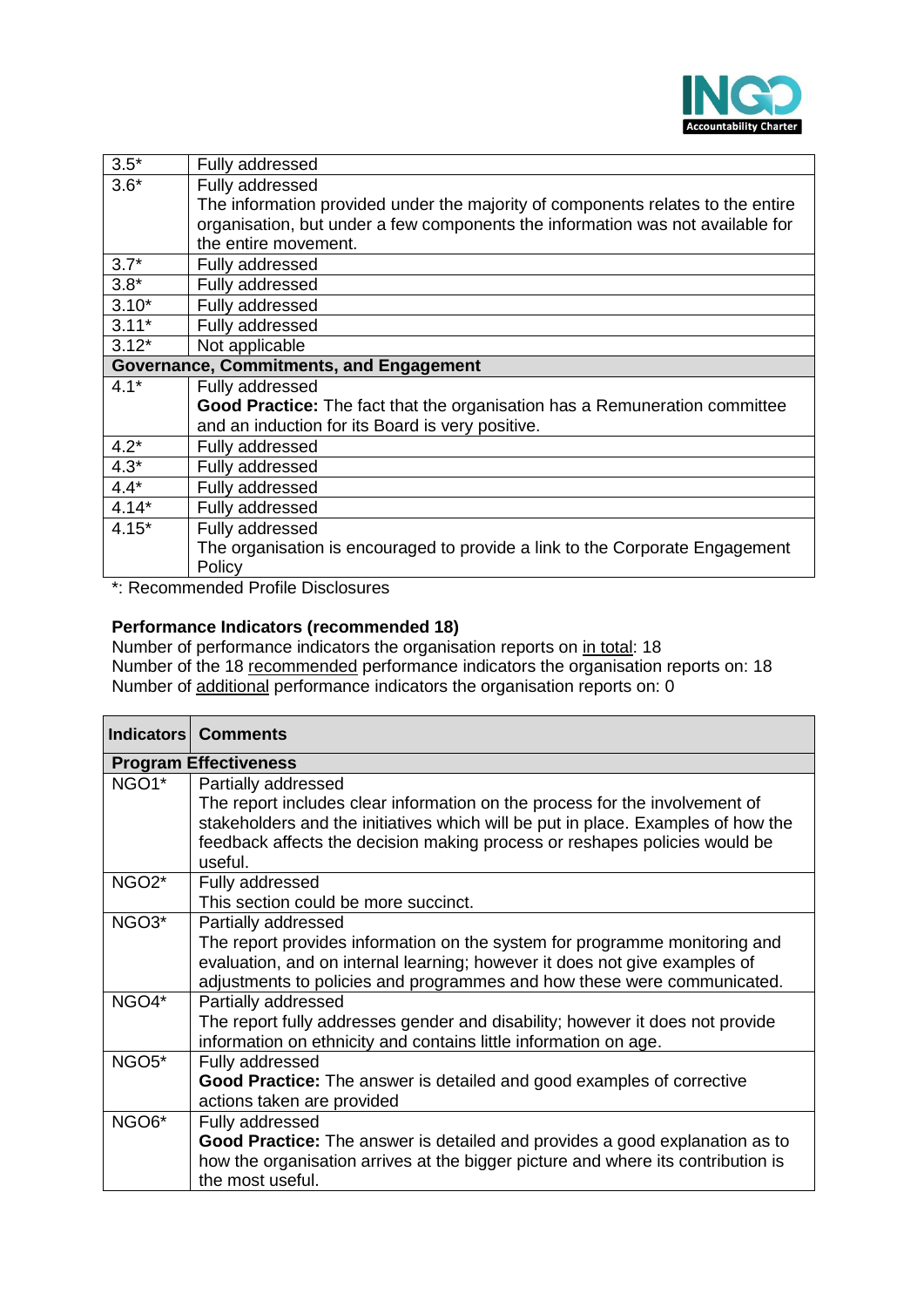

| <b>Economic</b>      |                                                                                     |
|----------------------|-------------------------------------------------------------------------------------|
| NGO7*                | Fully addressed                                                                     |
| NGO8*                | Fully addressed                                                                     |
| $EC7*$               | Fully addressed                                                                     |
|                      | The organisation states that it has a practice to recruit people currently resident |
|                      | in a country; however it might benefit from introducing a global policy or          |
|                      | guidance.                                                                           |
| <b>Environmental</b> |                                                                                     |
| EN16*                | Partially addressed                                                                 |
|                      | The organisation states that the figure provided only concerns its largest office   |
|                      | in the UK because it is not possible to collate data from overseas offices. The     |
|                      | organisation is encouraged to liaise with other Charter Members for possible        |
|                      | suggestions on how to collate this information.                                     |
| <b>EN18*</b>         | Partially addressed                                                                 |
|                      | The report includes information on the initiatives to reduce emissions; however it  |
|                      | does not state the reductions achieved.                                             |
| Labour               |                                                                                     |
| $LA1*$               | Fully addressed                                                                     |
| LA10*                | Partially addressed                                                                 |
|                      | The figures are broken down by region and directorate, but not by employment        |
|                      | category such as senior management and administration. It is positive that the      |
| $LA12*$              | organisation included concrete examples of training.                                |
|                      | Fully addressed                                                                     |
| $LA13*$              | Fully addressed                                                                     |
| <b>Society</b>       |                                                                                     |
| SO1*                 | Fully addressed                                                                     |
| $SO3*$               | Fully addressed                                                                     |
|                      | The organisation does not have a standalone training programme on anti-             |
|                      | corruption policies, but employees are introduced to the policy during their        |
|                      | induction process.                                                                  |
|                      | <b>Product Responsibility</b>                                                       |
| PR <sub>6</sub> *    | Partially addressed                                                                 |
|                      | The report gives detailed information on the complaints received but does not       |
|                      | distinguish between the ones in relation to the rights of affected stakeholders     |
|                      | and of donors.                                                                      |
|                      | *: Recommended performance indicators                                               |

# **Other Good Practice**

- **Charter Principles**: The organisation included a table showing where the Charter Principles are referred to in the report.

## **Organisation's commitments for the future**

- **1.1:** "In addition to being signatories of the INGO Accountability Charter, we have committed to reporting under the International Aid Transparency Initiative (IATI) by 2013."
- **NGO1**: "Affected stakeholders are involved in the planning and implementation and we are working to improve their participation in learning." "Sightsavers is currently piloting and refining a new M&E process".